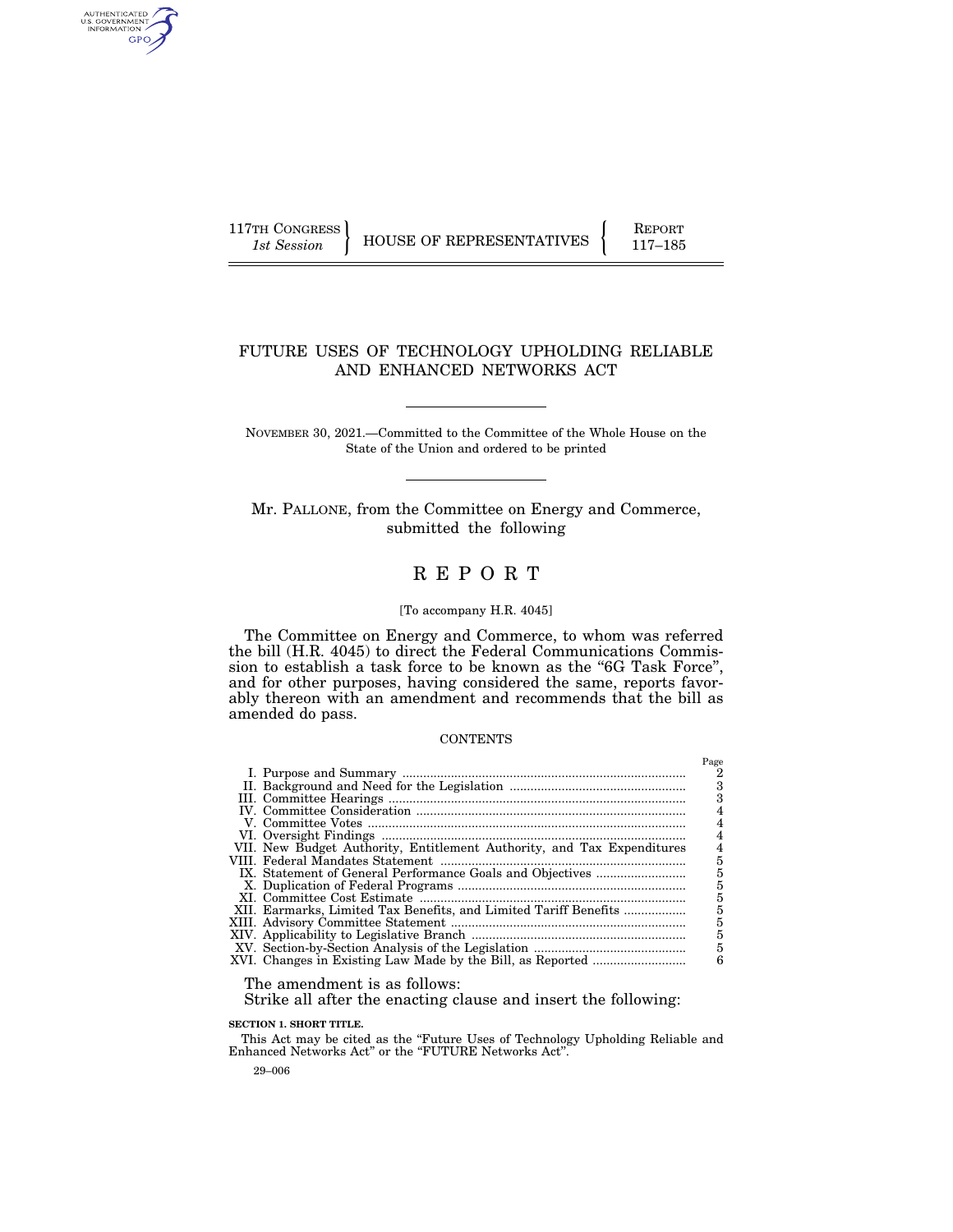**SEC. 2. 6G TASK FORCE.** 

(a) ESTABLISHMENT.—Not later than 120 days after the date of the enactment of this Act, the Commission shall establish a task force to be known as the ''6G Task Force'

(b) MEMBERSHIP.—

(1) APPOINTMENT.—The members of the Task Force shall be appointed by the Chair.

(2) COMPOSITION.—To the extent practicable, the membership of the Task Force shall be composed of the following:

(A) Representatives of companies in the communications industry, except companies that are determined by the Chair to be not trusted.

(B) Representatives of public interest organizations or academic institutions, except public interest organizations or academic institutions that are determined by the Chair to be not trusted.

(C) Representatives of the Federal Government, State governments, local governments, or Tribal Governments, with at least one member representing each such type of government.

(c) REPORT.—

(1) IN GENERAL.—Not later than 1 year after the date on which the Task Force is established under subsection (a), the Task Force shall publish in the Federal Register and on the website of the Commission, and submit to the Committee on Energy and Commerce of the House of Representatives and the Committee on Commerce, Science, and Transportation of the Senate, a report on sixth-generation wireless technology, including—

(A) the status of industry-led standards-setting bodies in setting standards for such technology;

(B) possible uses of such technology identified by industry-led standardssetting bodies that are setting standards for such technology

(C) any limitations of such technology (including any supply chain or cybersecurity limitations) identified by industry-led standards-setting bodies that are setting standards for such technology; and

(D) how to best work with entities across the Federal Government, State governments, local governments, and Tribal Governments to leverage such technology, including with regard to siting, deployment, and adoption. (2) DRAFT REPORT; PUBLIC COMMENT.—The Task Force shall—

(A) not later than 180 days after the date on which the Task Force is established under subsection (a), publish in the Federal Register and on the website of the Commission a draft of the report required by paragraph  $(1)$ ; and

(B) accept public comments on such draft and take such comments into consideration in preparing the final version of such report.

(d) DEFINITIONS.—In this section:

(1) CHAIR.—The term ''Chair'' means the Chair of the Commission.

(2) COMMISSION.—The term ''Commission'' means the Federal Communications Commission.

(3) NOT TRUSTED.—

(A) IN GENERAL.—The term ''not trusted'' means, with respect to an entity, that-

(i) the Chair has made a public determination that such entity is owned by, controlled by, or subject to the influence of a foreign adversary; or

(ii) the Chair otherwise determines that such entity poses a threat to the national security of the United States.

(B) CRITERIA FOR DETERMINATION.—In making a determination under subparagraph (A)(ii), the Chair shall use the criteria described in paragraphs  $(1)$  through  $(4)$  of section  $2(c)$  of the Secure and Trusted Communications Networks Act of 2019 (47 U.S.C. 1601(c)), as appropriate.

(4) STATE.—The term ''State'' has the meaning given such term in section 3 of the Communications Act of 1934 (47 U.S.C. 153).

(5) TASK FORCE.—The term ''Task Force'' means the 6G Task Force established under subsection (a).

## I. PURPOSE AND SUMMARY

H.R. 4045, the ''Future Uses of Technology Upholding Reliable and Enhanced Networks Act" or the "FUTURE Networks Act," directs the Chair of the Federal Communications Commission (FCC) to establish a task force to examine the possible uses, strengths,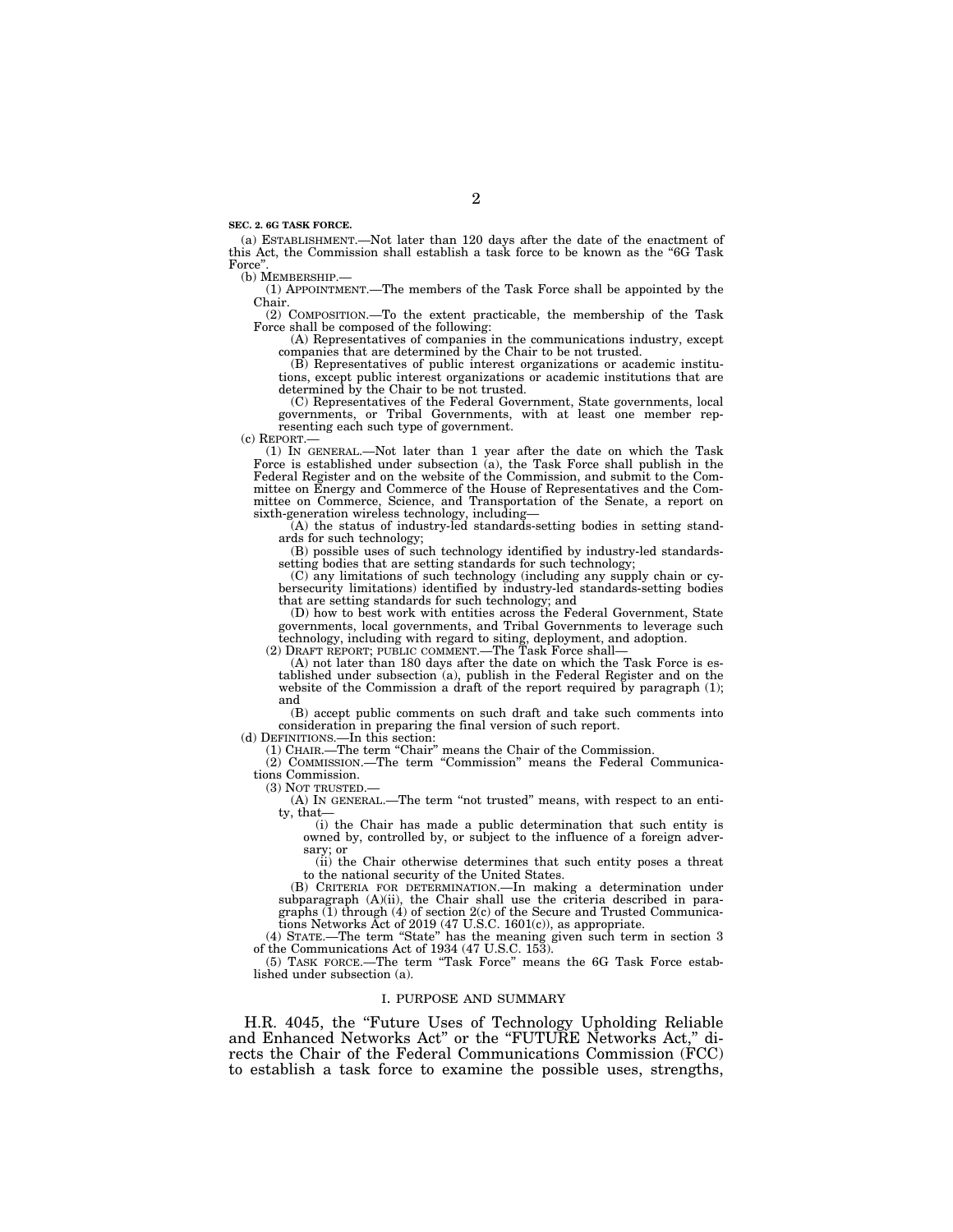and limitations of sixth-generation (6G) wireless networks, including cybersecurity and supply chain.

#### II. BACKGROUND AND NEED FOR LEGISLATION

As consumer demand drives an increasing number and diversity of wireless devices, the United States faces converging security, supply chain, and other policy issues related to wireless networks. Vulnerable internet of things devices can be highjacked by third parties to target other parts of the network infrastructure, exposing networks to risk.1 Wireless networks can also be exposed to risk by their own network components.2 The United States is engaged in a global race to produce innovative new wireless technologies, lest the nation be relegated to relying on suspect equipment, technologies, or services.3

Though fifth-generation wireless networks and connectivity is only beginning to be utilized, United States communications and technology companies are already beginning to collaborate and discuss 6G networks.4 Identifying security and supply chain issues early in this process will help policymakers and industry proactively address potential problems and limitations, while keeping American innovators on the cutting edge.

#### III. COMMITTEE HEARINGS

For the purposes of clause 3(c) of rule XIII of the Rules of the House of Representatives, the following hearings were used to develop or consider H.R. 4045:

The Subcommittee on Communications and Technology held a hearing on April 21, 2021, entitled ''Leading the Wireless Future: Securing American Network Technology.'' The Subcommittee received testimony from the following witnesses:

• John Baker, Senior Vice President, Business Development; Mavenir;

• John Mezzalingua, Chief Executive Officer, JMA Wireless;

• Tim Donovan, SVP, Legislative Affairs, Competitive Carriers Association;

• Tareq Amin, EVP and Group Chief Technology Officer, Rakuten Mobile; and

• Diane Rinaldo, Executive Director, Open RAN Policy Coalition.

The Subcommittee on Communications and Technology held a legislative hearing on June 30, 2021, entitled ''A Safe Wireless Future: Securing our Networks and Supply Chains.'' The Subcommittee received testimony from the following witnesses:

• Dileep Srihari, Senior Policy Counsel, Access Partnership;

• Dean Brenner, Senior Vice President—Spectrum Strategy and Tech Policy, Qualcomm Incorporated;

• Jason Boswell, Head of Security, Network Product Solutions, N.A., Ericsson; and

<sup>&</sup>lt;sup>1</sup>Pete Burke, *Protecting critical Internet Infrastructure from IoT Device Risks*, GCN (Dec. 10, 2018) (https://gcn.com/articles/2018/12/10/iot-critical-infrastructure.aspx).

<sup>2018) (</sup>https://gcn.com/articles/2018/12/10/iot-critical-infrastructure.aspx). 2018.<br>2018. China Economic Security Review Communistion, *Supply Chain Vulnerabilities from China in US Federal Information and Communications* 

*in US Federal Information and Communications Technology* (Apr. 2018). 3 *Id*. 4 Anna Akins, *6G Wireless: What It Is and When It's Coming*, S&P Global, Market Intelligence (March 4, 2021) (www.spglobal.com/marketintelligence/en/news-insights/latest-news-headlines/ 6g-wireless-what-it-is-and-when-it-s-coming-62956538).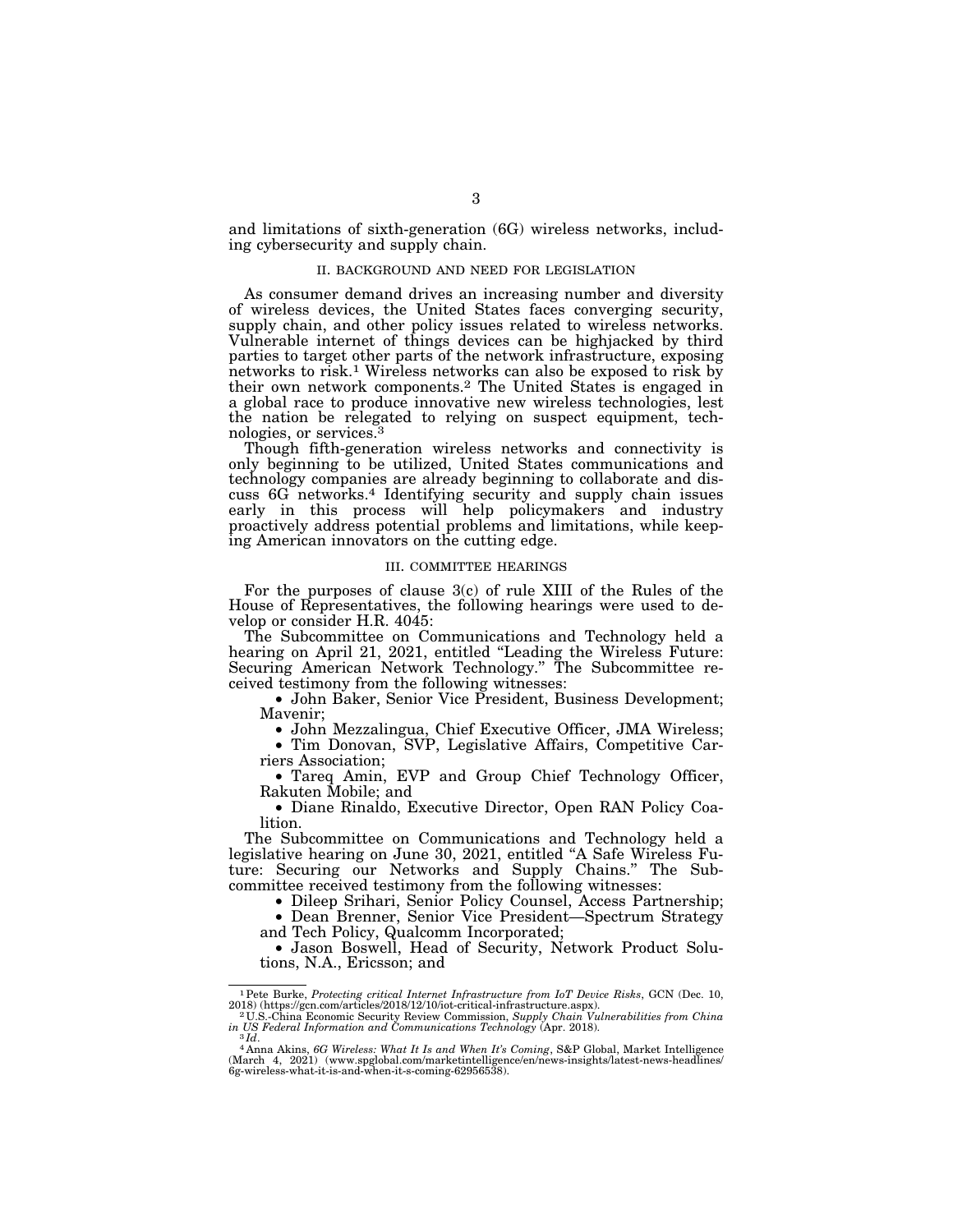• Clete Johnson, Senior Fellow, Strategic Technologies Program, Center for Strategic and International Studies.

## IV. COMMITTEE CONSIDERATION

H.R. 4045, the ''Future Uses of Technology Upholding Reliable and Enhanced Networks Act" or "FUTURE Networks Act," was introduced on June 22, 2021, by Representatives Mike Doyle (D–PA), Lucy McBath (D–GA), and Bill Johnson (R–OH), which was referred to the Committee on Energy and Commerce. Subsequently, on June 23, 2021, H.R. 4045 was referred to the Subcommittee on Communications and Technology. A legislative hearing was held on the bill on June 30, 2021.

On July 20, 2021, the Subcommittee on Communications and Technology was discharged from further consideration of the bill. On July 21, 2021, the full Committee met in open markup session, pursuant to notice, to consider H.R. 4045 and 23 other bills. During consideration of the bill, an amendment in the nature of a substitute (AINS) offered by Representative Kelly (D–IL) was agreed to by a voice vote. Upon conclusion of consideration of the bill, the full Committee agreed to a motion on final passage offered by Representative Pallone (D–NJ), Chairman of the Committee, to order H.R. 4045 reported favorably to the House, amended, by a voice vote.

## V. COMMITTEE VOTES

Clause 3(b) of rule XIII of the Rules of the House of Representatives requires the Committee to list each record vote on the motion to report legislation and amendments thereto. The Committee advises that there were no record votes taken on H.R. 4045, including a motion by Mr. Pallone ordering H.R. 4045 favorably reported to the House, amended.

## VI. OVERSIGHT FINDINGS

Pursuant to clause  $3(c)(1)$  of rule XIII and clause  $2(b)(1)$  of rule X of the Rules of the House of Representatives, the oversight findings and recommendations of the Committee are reflected in the descriptive portion of the report.

## VII. NEW BUDGET AUTHORITY, ENTITLEMENT AUTHORITY, AND TAX EXPENDITURES

Pursuant to 3(c)(2) of rule XIII of the Rules of the House of Representatives, the Committee adopts as its own the estimate of new budget authority, entitlement authority, or tax expenditures or revenues contained in the cost estimate prepared by the Director of the Congressional Budget Office pursuant to section 402 of the Congressional Budget Act of 1974.

The Committee has requested but not received from the Director of the Congressional Budget Office a statement as to whether this bill contains any new budget authority, spending authority, credit authority, or an increase or decrease in revenues or tax expenditures.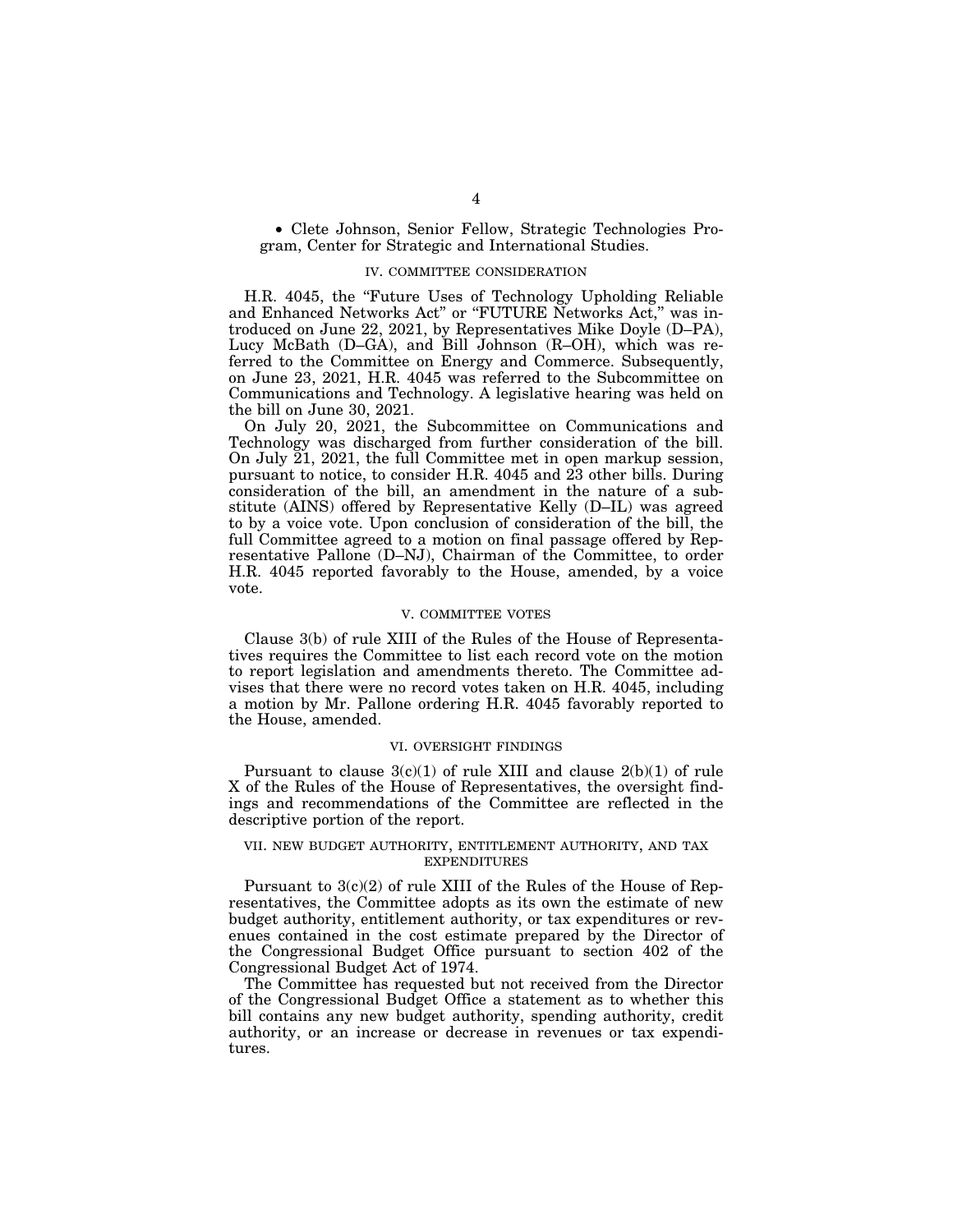## VIII. FEDERAL MANDATES STATEMENT

The Committee adopts as its own the estimate of Federal mandates prepared by the Director of the Congressional Budget Office pursuant to section 423 of the Unfunded Mandates Reform Act.

### IX. STATEMENT OF GENERAL PERFORMANCE GOALS AND OBJECTIVES

Pursuant to clause  $3(c)(4)$  of rule XIII, the general performance goal or objective of this legislation is to establish a task force on sixth-generation wireless technology at the Federal Communications Commission, to ensure experts, policymakers, and other stakeholders can proactively identify and address security, supply chain, and other issues in next generation wireless networks.

#### X. DUPLICATION OF FEDERAL PROGRAMS

Pursuant to clause 3(c)(5) of rule XIII, no provision of H.R. 4045 is known to be duplicative of another Federal program, including any program that was included in a report to Congress pursuant to section 21 of Public Law 111–139 or the most recent Catalog of Federal Domestic Assistance.

## XI. COMMITTEE COST ESTIMATE

Pursuant to clause  $3(d)(1)$  of rule XIII, the Committee adopts as its own the cost estimate prepared by the Director of the Congressional Budget Office pursuant to section 402 of the Congressional Budget Act of 1974.

# XII. EARMARKS, LIMITED TAX BENEFITS, AND LIMITED TARIFF **BENEFITS**

Pursuant to clause  $9(e)$ ,  $9(f)$ , and  $9(g)$  of rule XXI, the Committee finds that H.R. 4045 contains no earmarks, limited tax benefits, or limited tariff benefits.

#### XIII. ADVISORY COMMITTEE STATEMENT

No advisory committee within the meaning of section 5(b) of the Federal Advisory Committee Act was created by this legislation.

### XIV. APPLICABILITY TO LEGISLATIVE BRANCH

The Committee finds that the legislation does not relate to the terms and conditions of employment or access to public services or accommodations within the meaning of section  $10\overline{2(b)(3)}$  of the Congressional Accountability Act.

## XV. SECTION-BY-SECTION ANALYSIS OF THE LEGISLATION

#### *Section 1. Short title*

Section 1 designates that the short title may be cited as the "Future Uses of Technology Upholding Reliable and Enhanced Networks Act", or the "FUTURE Networks Act."

# *Sec. 2. 6G Task Force*

Section 2 directs the Federal Communications Commission (Commission) to establish, within 120 days, a task force (Task Force) on 6G wireless networks.